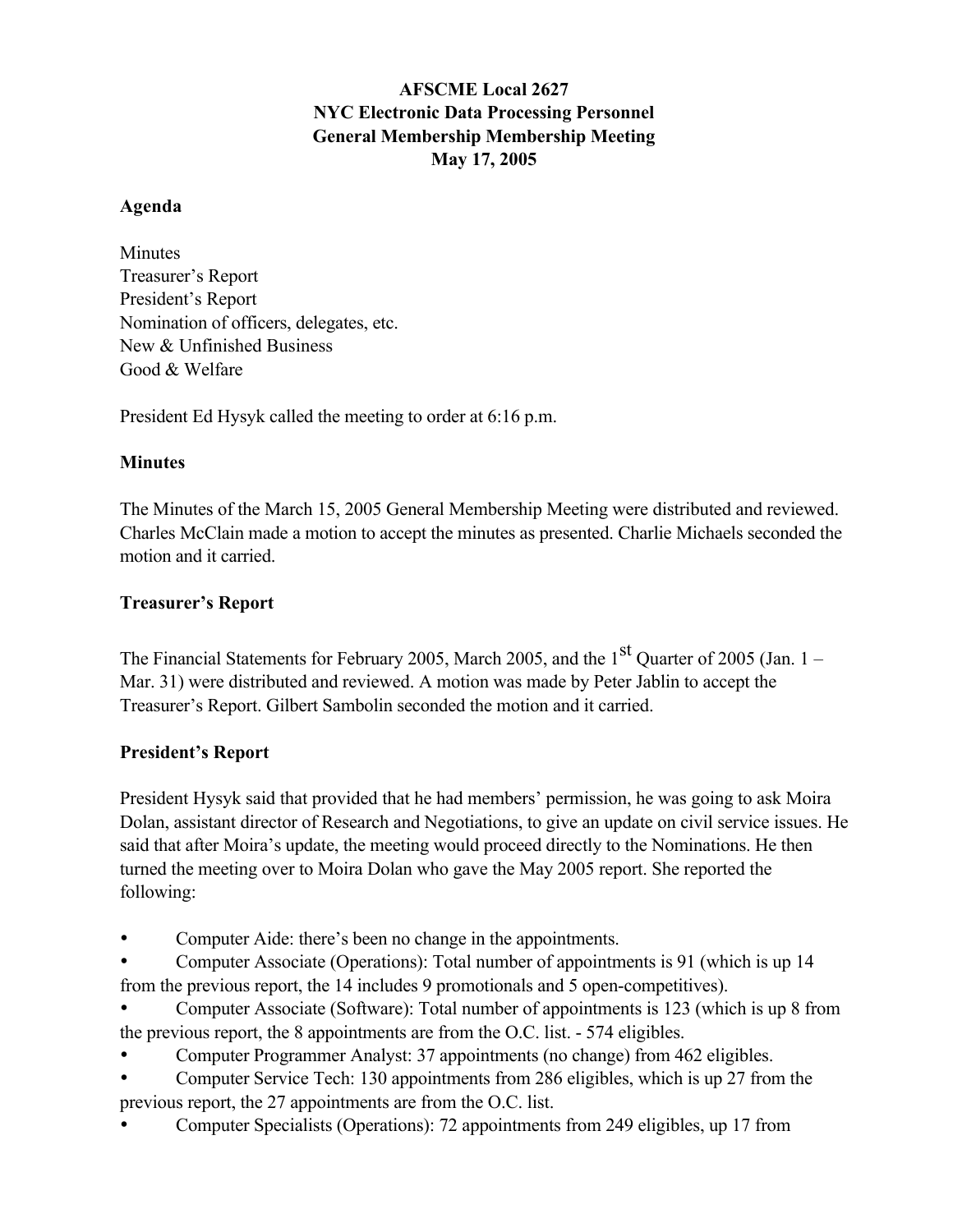previous report, the 17 appointments include 10 open-competitives and 7 promotionals.

• Computer Specialist (Software): 268 total appointments were made, the 268 appointments include 75 promotions and 193 O.C. appointments.

This list is different from the previously reported list so comparisons cannot be made. Moira then ended her report.

### Nomination of Officers, Delegates, etc.

President Hysyk announced that the meeting would proceed with the nominations part of the agenda.

He said that he had suggested the nomination of Charlie Michaels to be the Chair of the Election Committee and that the Executive Board had approved of his choice. President Hysyk said that as a tradition with this Local, the Election Committee Chair will ask for volunteers to serve on the committee.

President Hysyk then said that the nomination process will be run by the Chair and whoever volunteers for the committee. He then said that Charlie Michaels has experience, is a long-term member of the Local, and also has experience with community boards, and various community organizations. He added that Charlie Michaels is also familiar with Robert's Rules of Order and the process that's involved.

President Hysyk announced the names of DC 37 staff who were in attendance at the meeting. He introduced Hector Coto, DC 37 associate director of the Professional Division, Tyler Hemingway, DC 37 representative, and Alan Brown, DC 37 attorney. He said that DC 37 Attorney Brown was assigned to this evening's meeting to answer any questions or problems having to do with the nomination process. President Hysyk said that attorney Brown met with Chair Charlie Michaels and DC 37 rep Tyler Hemingway. President Hysyk said that he was not present at that meeting.

President Hysyk then turned the meeting over to Chair Charlie Michaels.

Charlie Michaels asked for 2 volunteers to be on the Election Committee. John Brennan of DOT and Muhammad Zamen of ACS volunteered. Hector Coto asked if the nominations could be delayed for 5 to 10 minutes in order to see if they could acquire the adjoining room in order to provide more seats for members.

Chairperson Michaels asked the membership if there were any objections with delaying the nominations for 5 to 10 minutes. Some members objected.

President Hysyk said that with the membership's permission, he would explain what he knows about the rules. He went on to explain the rules to the membership. He said that a member could nominate himself/herself for a position and that nominations don't require a second. He also said that a member could nominate someone who isn't present assuming that the nominee will accept the nomination unless he/she declines in writing. He added that in order to be an officer of the Local you have to be a member of this Local in good standing for a period of 1 year, meaning a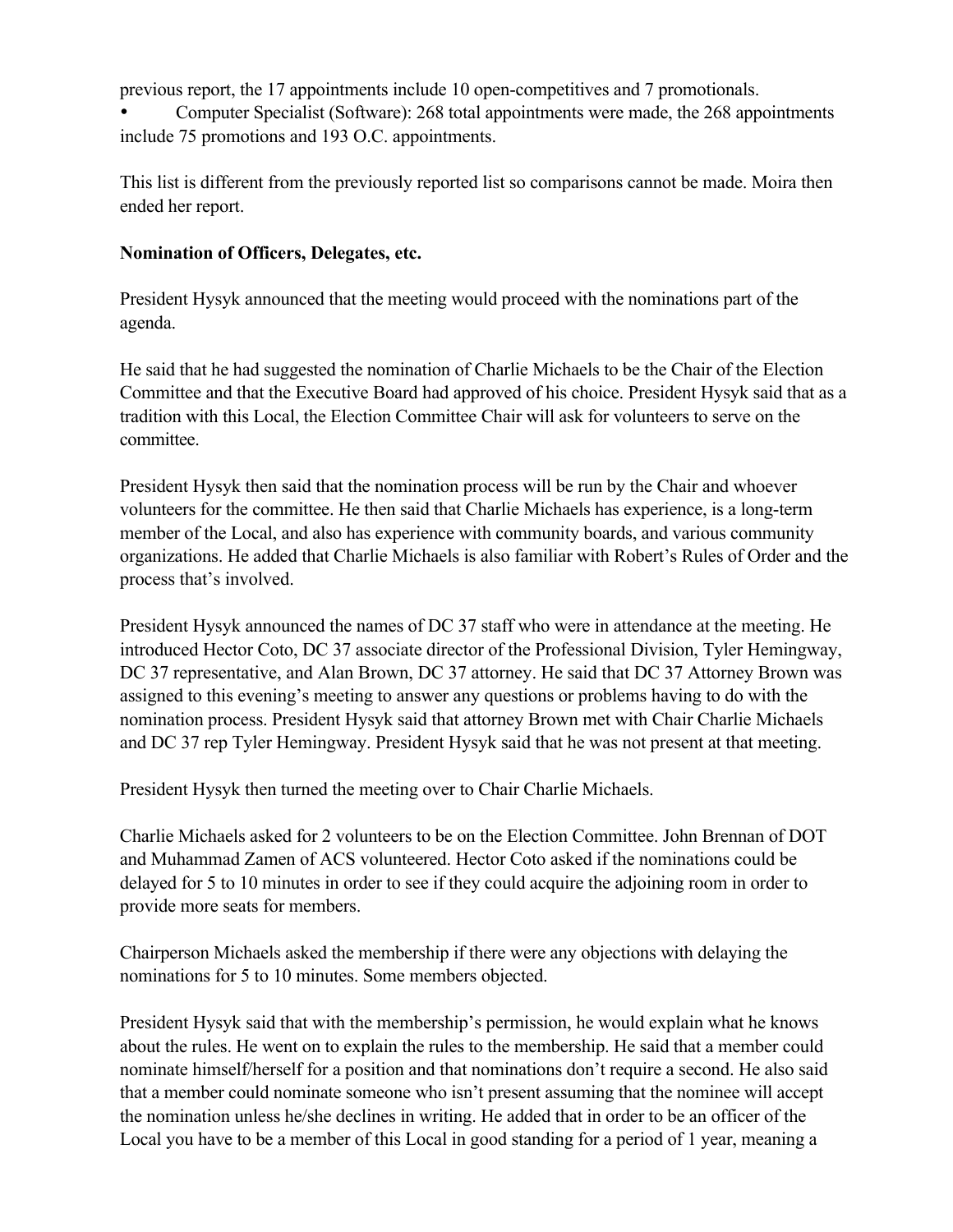dues-paying member, not an agency shop fee payer. President Hysyk then asked Attorney Alan Brown if anything was left out in what was said. Attorney Brown answered that there are many rules.

President Hysyk then asked the membership if there were any specific questions regarding the nomination process. He said that Mr. Brown was present to answer questions since he is the attorney.

Artie Kellam of HRA stated that he had a question in reference to the item dealing with how the ballot is going to look, whether it will be different than it was in the prior election. President Hysyk stated that it will be discussed at the end of the nomination process. He said that the attorney has decided that this is the way it is going to be handled, with the Chair in agreement. President Hysyk then asked DC 37 attorney Alan Brown and Chairperson Michaels if what he said was correct. They both agreed with the President's answer to Artie Kellam's question about the ballot. President Hysyk said that it was their decision. President Hysyk said that nominations and the ballot are 2 separate issues. He stated that nominations are for officers. He added that Artie Kellam was talking about how the candidates appear on the ballot or in what order they appear. He said those questions will be addressed. President Hysyk then asked if he could return to the President's Report. Members agreed with no objections.

President Hysyk said that he was working with Lennie Shryer on the Computer Specialist Operations lawsuit.

President Hysyk said that a letter was written requesting voluntary recognition of the Computer Specialist Operations title at the Department of Education. Members from DOE were given a chance to view a copy of the letter.

President Hysyk stated that some DOE members, mainly those in the mainframe area, were transferred to DOITT. Those members were involuntarily transferred and therefore cannot lose any rights or privileges that they had in the previous agency. President Hysyk said that DOE members have additional holidays that members in the mayoral agencies do not enjoy. Meetings are being held with DOITT, DOE and the Office of Labor Relations in order to come up with a compromise that will allow the DOE transferees to be given additional hours of credit for the extra holidays.

President Hysyk stopped his civil service report and turned the meeting back over to Election Committee Chair Charlie Michaels.

Charlie Michaels announced that all nominees must fill out a nomination form. He said that whatever name a candidate puts down for himself/herself on the nomination form is the way it will appear on the ballot.

Charlie Michaels then started the call for nominations.

Nominations for President Ed Hysyk Stanley Cates - declined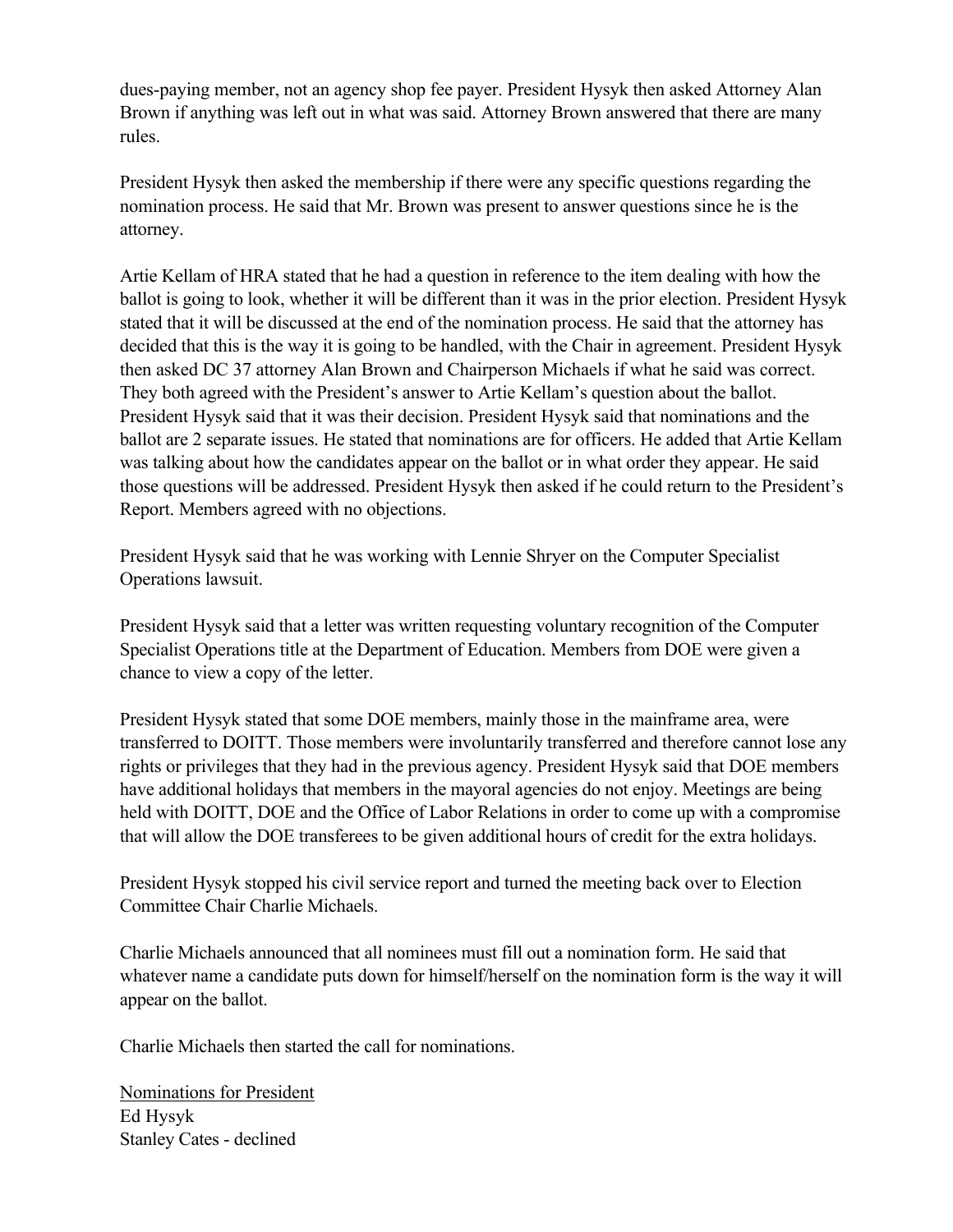### Keith Trader

Nominations for 1st Vice President Robert Ajaye Stanley Cates Cynthia Cox

Nominations for 2nd Vice President Gary Goff Charles McClain Steve Weiner

Nominations for Treasurer Bruce Heigh

Nominations for Secretary Peter Jablin Cody Childs

#### Nominations for four Executive Board positions

Celeste Council Portia Perkins Fred Liu Robert Fishburne Artie Kellam Andrea Bobrow Gilbert Sambolin Frances Reyes

Nominations for Trustee Leslye Simmons

Nominations for 7 Delegates to District Council 37 Bruce Heigh Frances Reyes Peter Jablin Susie Yuen Les Hurd Steve Weiner Gilbert Sambolin Julie Leibowitz Gary Goff Fred Liu Artie Kellam Earl Jeffers - declined Leslye Simmons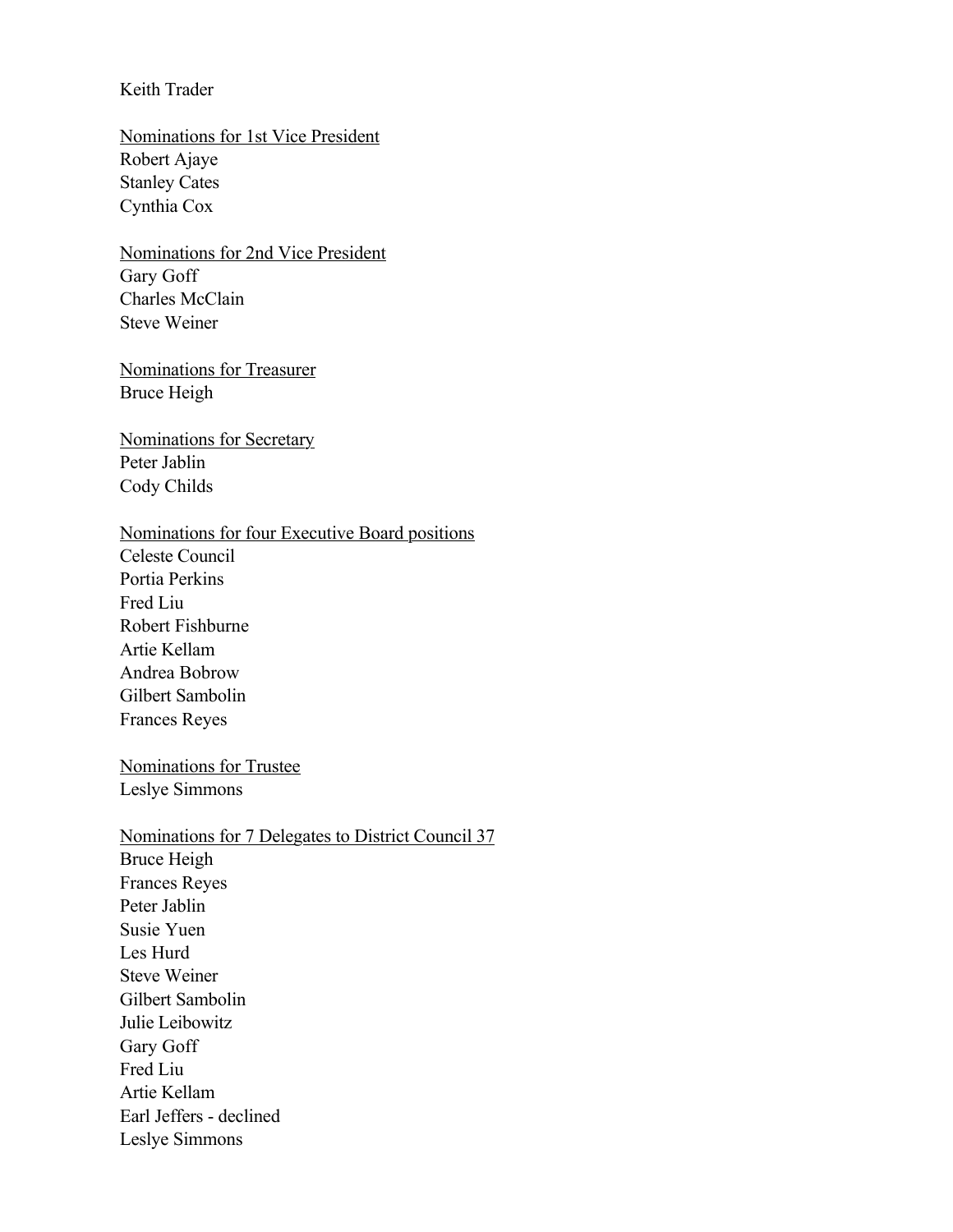Robert Ajaye Portia Perkins

Nominations for 3 Delegates to the NYC Central Labor Council Andrea Bobrow Peter Jablin Cynthia Perkins Bruce Heigh Cynthia Cox

President Hysyk returned to giving the President's Report.

Ed said that the Local has begun the process of representing Computer Specialists at the Transit Authority. The exams for Computer Programmer Analyst and Computer Associate (SW) have been given. There will be no other tests given this fiscal year.

President Hysyk asked the Controller's Office to move the promotional Computer Associate Operations list. He also asked the Housing Authority to move several lists which included the lists for Computer Specialist, Computer Associate (SW), and Computer Associate (Operations). He said that Bill Thompson's deputy called him and stated that they will move the promotional list in the month of May.

The CUNY contract was signed. Pay dates have not been scheduled yet. CUNY never pays promptly. Arrangements will have to made with the city, CUNY, and the state in order to solidify pay dates.

Lillian Roberts is still meeting with the City concerning the 1%. She has submitted documentation that shows that DC 37 members deserve the additional 1% raise including retroactivity.

Lillian has met with the Mayor concerning housing for union members. The mayor has agreed to set aside 5% of City's new city housing for union members.

The PICA drug program has been saved. Co-payments have increased in order to keep the program financially solvent.

President Hysyk stated that Transit Authority has restored leave to 1000 employees who couldn't get to work during the 2-day blackout in August 2003. President Hysyk said that Alan Brown, the attorney who was just here, was responsible for doing the arbitration. He added that as a result of Mr. Brown's arbitration, 1000 members of DC 37 who worked for the TA will have their leave restored. President Hysyk went on to say that he wished Mr. Brown did not leave the room because he deserves a round of applause. The members applauded.

President Hysyk urged members to submit contract demands that they would like to see in the next City Contract. Demands should include suggestions for: length of contract, type of raise, amount of increase to monies given to Health and Security, lump sum payment for terminal leave, increase in 15-year longevity, etc. Members should fax their suggestions to the Local at 212-815-7690.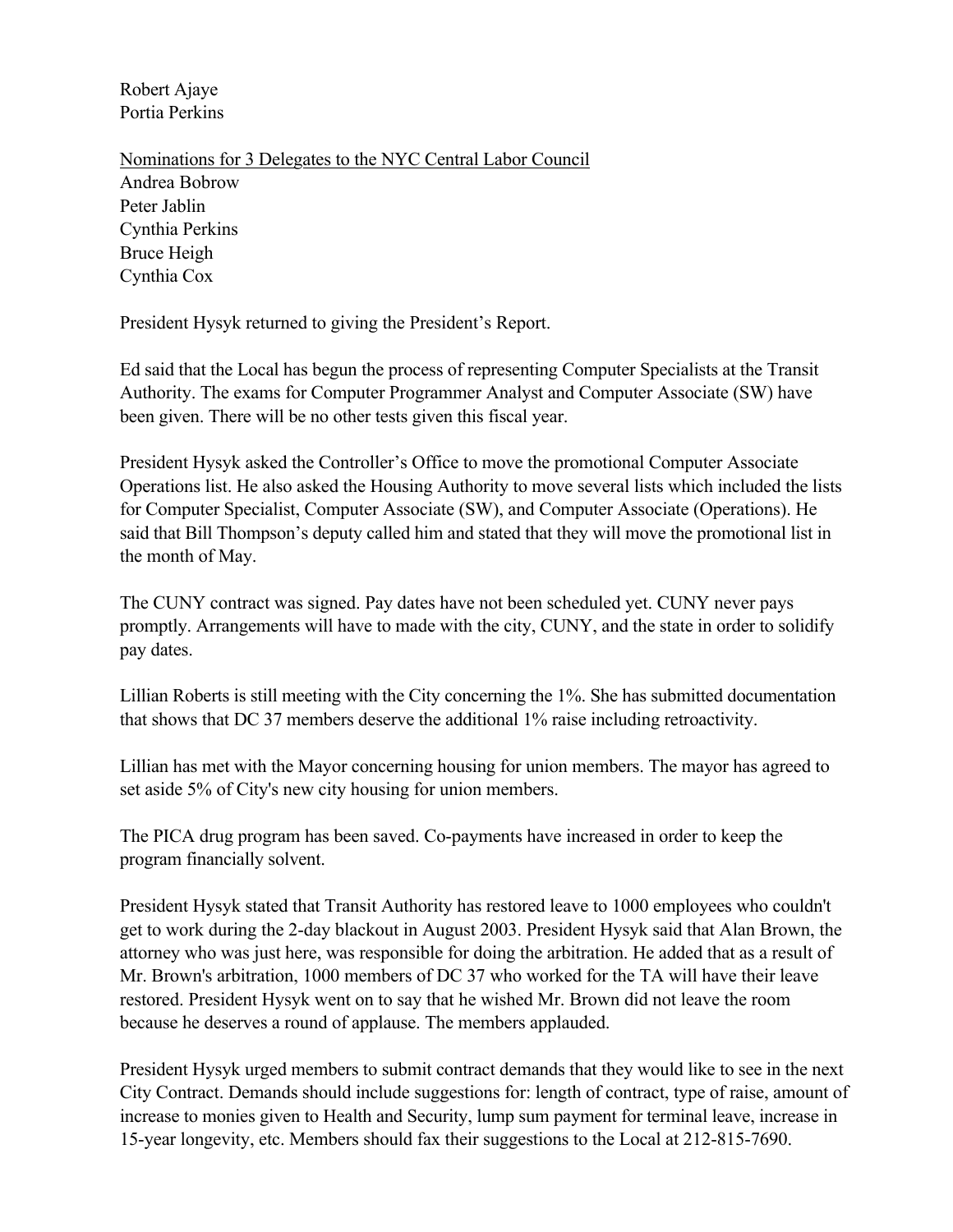There will be a forum for all mayoral candidates on Thursday, May 17, in Rooms 1 through 4. Tickets for the event were offered to 6 members who went up to Albany for Lobby Day. Tickets were also offered to Executive Board members. Ed said that any member who would like to attend the forum should see Gary Goff for any remaining tickets.

President Hysyk talked about the 25/55 re-opener and tier equity. These issues were raised in Albany during Lobby Day.

A NYPD civilianization rally will take place on May 31 at City Hall. A NYPD civilianization meeting is held every two weeks on the Thursday before payday at DC 37 at 3:30 p.m. NYPD members should attend.

President Hysyk discussed the overtime cap.

Ed talked about the Local's Shop Steward Activist Conference. He said the conference had excellent speakers.

The Local's Asian Heritage program will be held on May 31 at 6 p.m.

The DC 37 Jewish Heritage Committee is holding its program on June 30 at 6 p.m.

## Unfinished Business

None.

### New Business

Gilbert Sambolin stated that there would be construction going on while members are working in the area. He said that members are concerned about losing their lunchroom and about the dust and powder that will be generated from the construction that will be taking place. President Hysyk said that he will look into having a labor-management meeting with DOE to address the issue of worker safety and the issue of the lunchroom.

Artie Kellam stated that he thought that President Hysyk said that DC 37 attorney Alan Brown was going to stay at the meeting to go over the ballot and how it is supposed to appear. President Hysyk stated that Mr. Brown was supposed to still be at the meeting. He said that he doesn't know if he is still in the building.

### Good & Welfare

Ira Niditch of HRA had a hip replacement. He is recovering.

Stanley Cates' wife is in the hospital. The Local wishes a speedy recovery.

Celeste Council's daughter gave birth to a healthy baby girl.